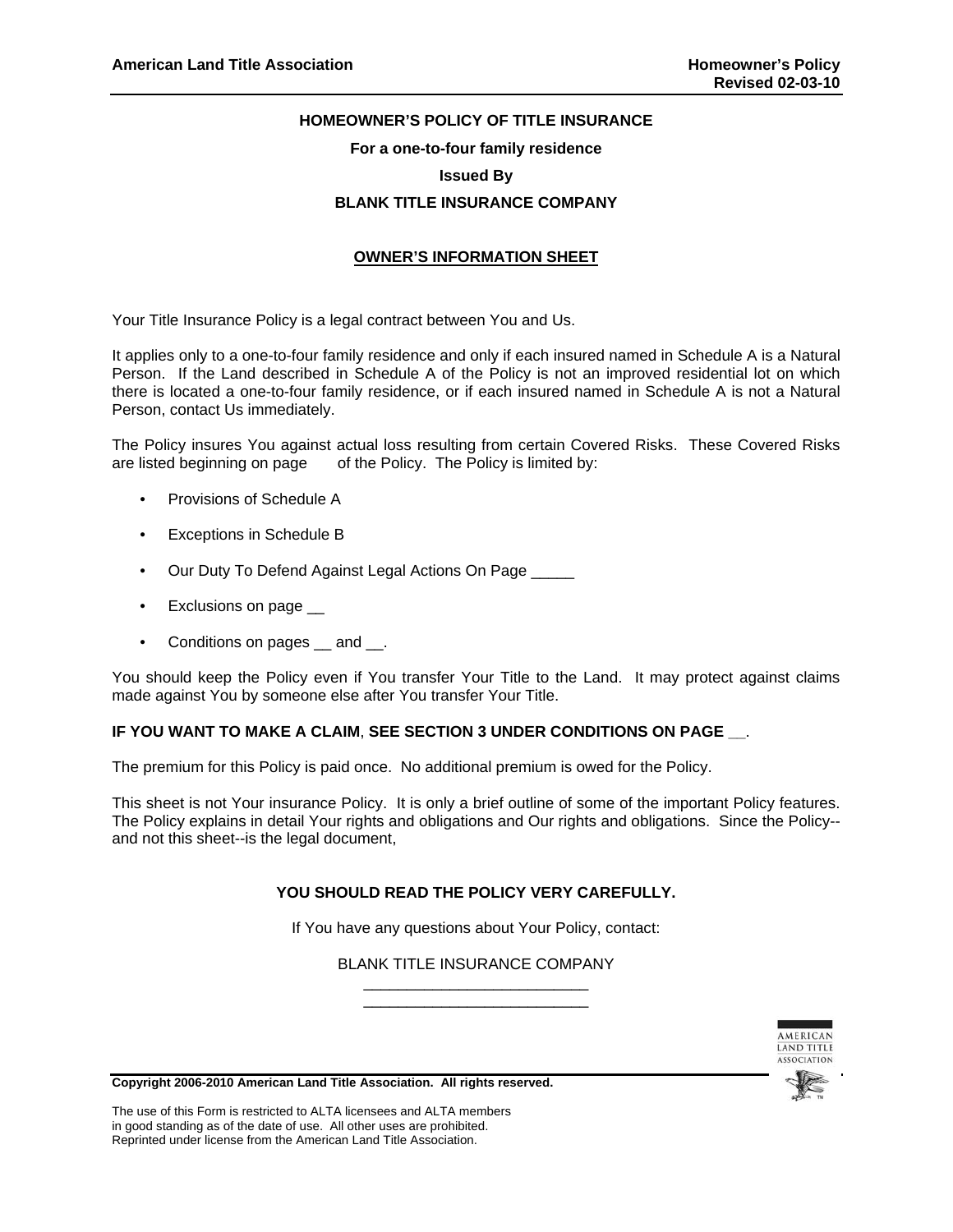#### **For a one-to-four family residence**

#### **Issued By**

#### **BLANK TITLE INSURANCE COMPANY**

#### TABLE OF CONTENTS

#### PAGE

| <b>OWNER'S COVERAGE STATEMENT</b>                         |  |
|-----------------------------------------------------------|--|
| <b>COVERED RISKS</b>                                      |  |
| OUR DUTY TO DEFEND AGAINST LEGAL ACTIONS                  |  |
| EXCLUSIONS                                                |  |
| <b>CONDITIONS</b>                                         |  |
| 1. Definitions                                            |  |
| 2. Continuation of Coverage                               |  |
| 3. How to Make a Claim                                    |  |
| 4. Our Choices When We Learn of a Claim                   |  |
| 5. Handling a Claim or Legal Action                       |  |
| 6. Limitation of Our Liability                            |  |
| 7. Transfer of Your Rights to Us                          |  |
| This Policy is the Entire Contract<br>8.                  |  |
| 9.<br><b>Increased Policy Amount</b>                      |  |
| 10. Severability                                          |  |
| 11. Arbitration                                           |  |
| 12. Choice of Law                                         |  |
| SCHEDULE A                                                |  |
| Policy Number, [Premium], Date [and Time] and Amount      |  |
| Deductible Amounts and Maximum Dollar Limits of Liability |  |
| Street Address of the Land                                |  |
| 1. Name of Insured                                        |  |
| 2. Interest in Land Covered                               |  |
| 3. Description of the Land                                |  |
| <b>SCHEDULE B -- EXCEPTIONS</b>                           |  |
|                                                           |  |





**Copyright 2006-2010 American Land Title Association. All rights reserved.**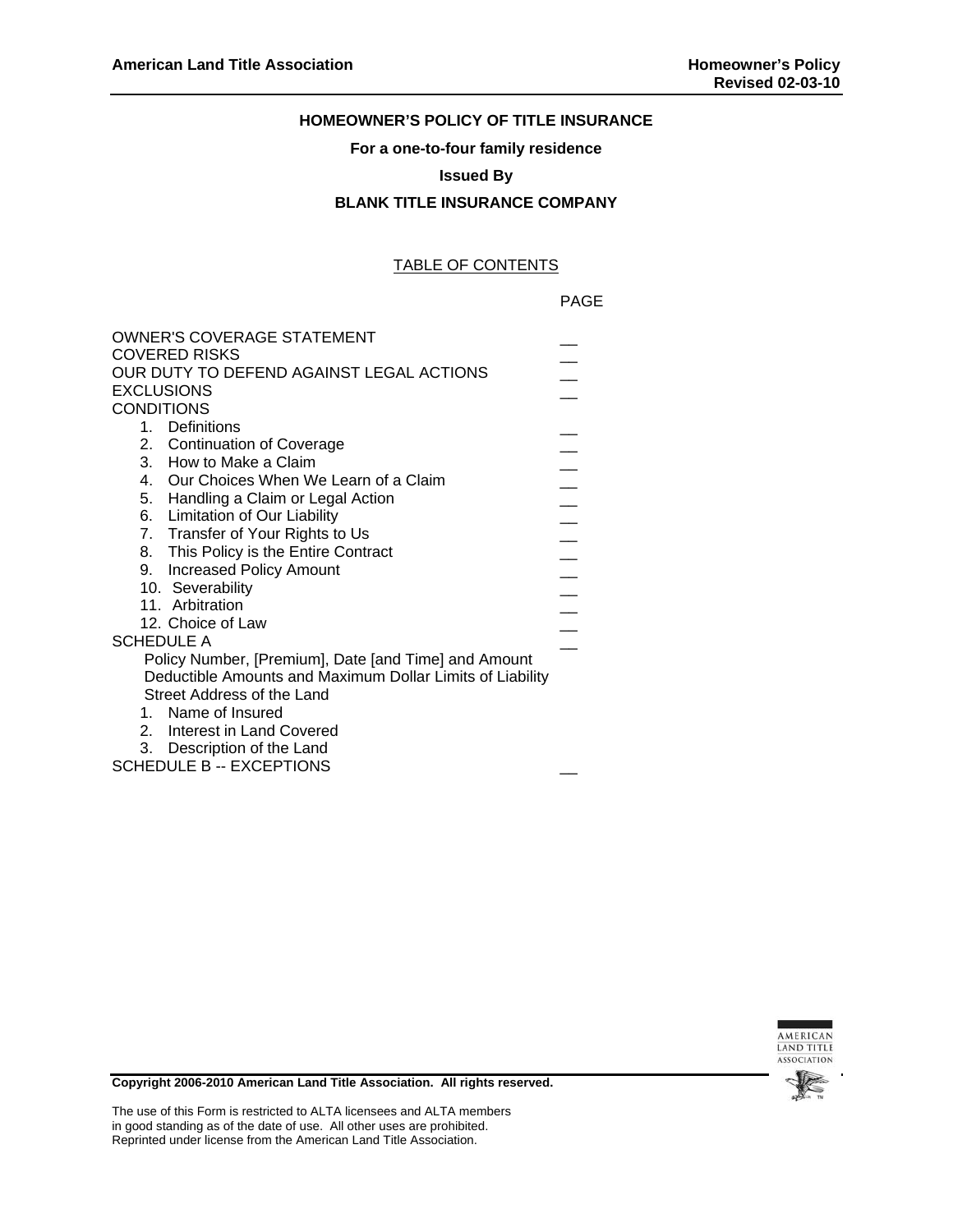#### **For a one-to-four family residence**

#### **Issued By**

#### **BLANK TITLE INSURANCE COMPANY**

#### **As soon as You Know of anything that might be covered by this Policy, You must notify Us promptly in writing at the address shown in Section 3 of the Conditions.**

#### OWNER'S COVERAGE STATEMENT

This Policy insures You against actual loss, including any costs, attorneys' fees and expenses provided under this Policy. The loss must result from one or more of the Covered Risks set forth below. This Policy covers only Land that is an improved residential lot on which there is located a one-to-four family residence and only when each insured named in Schedule A is a Natural Person.

Your insurance is effective on the Policy Date. This Policy covers Your actual loss from any risk described under Covered Risks if the event creating the risk exists on the Policy Date or, to the extent expressly stated in Covered Risks, after the Policy Date.

Your insurance is limited by all of the following:

- The Policy Amount
- For Covered Risk 16, 18, 19 and 21, Your Deductible Amount and Our Maximum Dollar Limit of Liability shown in Schedule A
- The Exceptions in Schedule B
- Our Duty To Defend Against Legal Actions
- The Exclusions on page
- The Conditions on pages and

#### COVERED RISKS

The Covered Risks are:

- 1. Someone else owns an interest in Your Title.
- 2. Someone else has rights affecting Your Title because of leases, contracts, or options.
- 3. Someone else claims to have rights affecting Your Title because of forgery or impersonation.
- 4. Someone else has an Easement on the Land.
- 5. Someone else has a right to limit Your use of the Land.





#### **Copyright 2006-2010 American Land Title Association. All rights reserved.**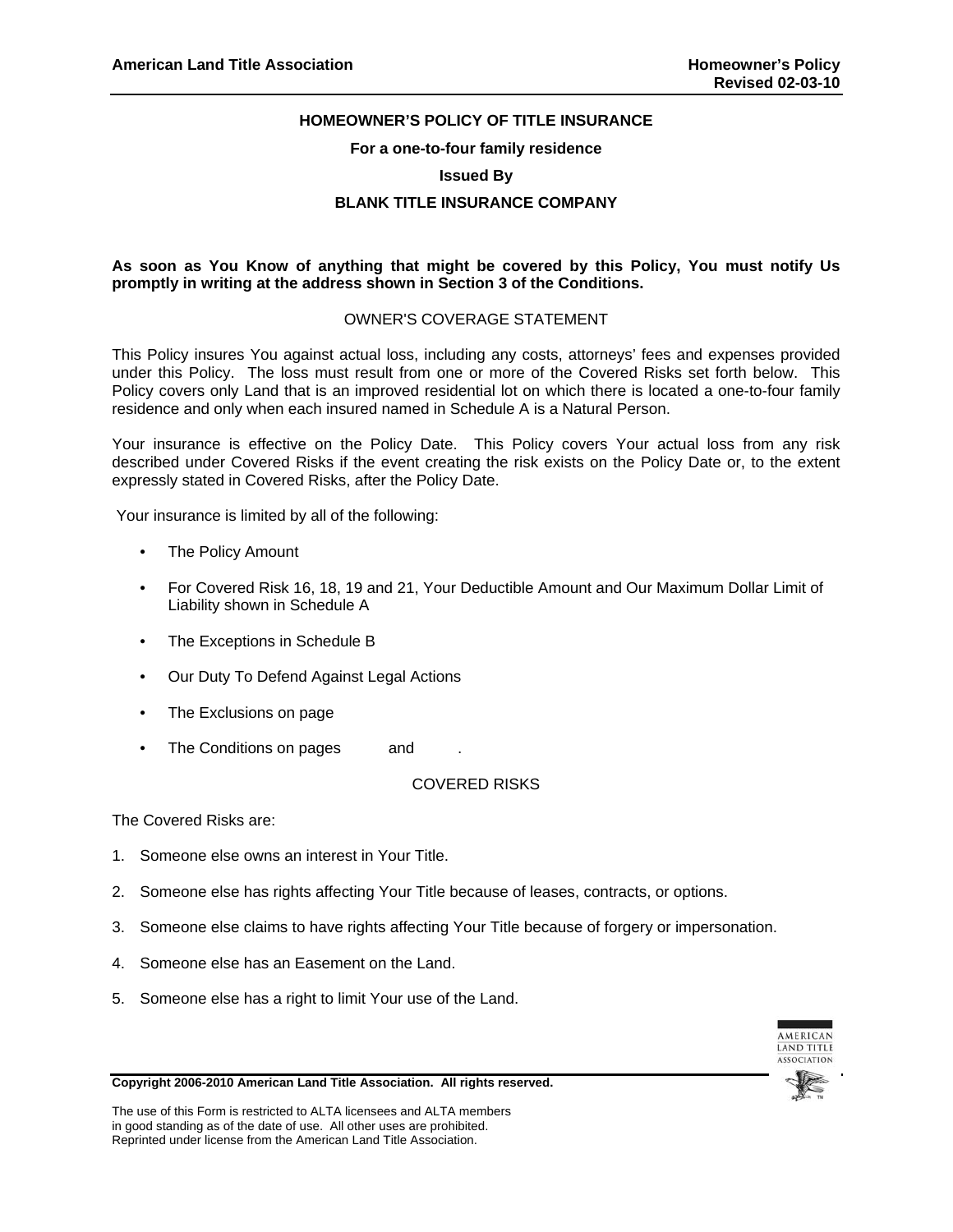- 6. Your Title is defective. Some of these defects are:
	- a. Someone else's failure to have authorized a transfer or conveyance of your Title.
	- b. Someone else's failure to create a valid document by electronic means.
	- c. A document upon which Your Title is based is invalid because it was not properly signed, sealed, acknowledged, delivered or recorded.
	- d. A document upon which Your Title is based was signed using a falsified, expired, or otherwise invalid power of attorney.
	- e. A document upon which Your Title is based was not properly filed, recorded, or indexed in the Public Records.
	- f. A defective judicial or administrative proceeding.
- 7. Any of Covered Risks 1 through 6 occurring after the Policy Date.
- 8. Someone else has a lien on Your Title, including a:
	- a. lien of real estate taxes or assessments imposed on Your Title by a governmental authority that are due or payable, but unpaid;
	- b. Mortgage;
	- c. judgment, state or federal tax lien;
	- d. charge by a homeowner's or condominium association; or
	- e. lien, occurring before or after the Policy Date, for labor and material furnished before the Policy Date.
- 9. Someone else has an encumbrance on Your Title.
- 10. Someone else claims to have rights affecting Your Title because of fraud, duress, incompetency or incapacity.
- 11. You do not have actual vehicular and pedestrian access to and from the Land, based upon a legal right.
- 12. You are forced to correct or remove an existing violation of any covenant, condition or restriction affecting the Land, even if the covenant, condition or restriction is excepted in Schedule B. However, You are not covered for any violation that relates to:
	- a. any obligation to perform maintenance or repair on the Land; or
	- b. environmental protection of any kind, including hazardous or toxic conditions or substances

unless there is a notice recorded in the Public Records, describing any part of the Land, claiming a violation exists. Our liability for this Covered Risk is limited to the extent of the violation stated in that notice.

13. Your Title is lost or taken because of a violation of any covenant, condition or restriction, which occurred before You acquired Your Title, even if the covenant, condition or restriction is excepted in Schedule B.





**Copyright 2006-2010 American Land Title Association. All rights reserved.**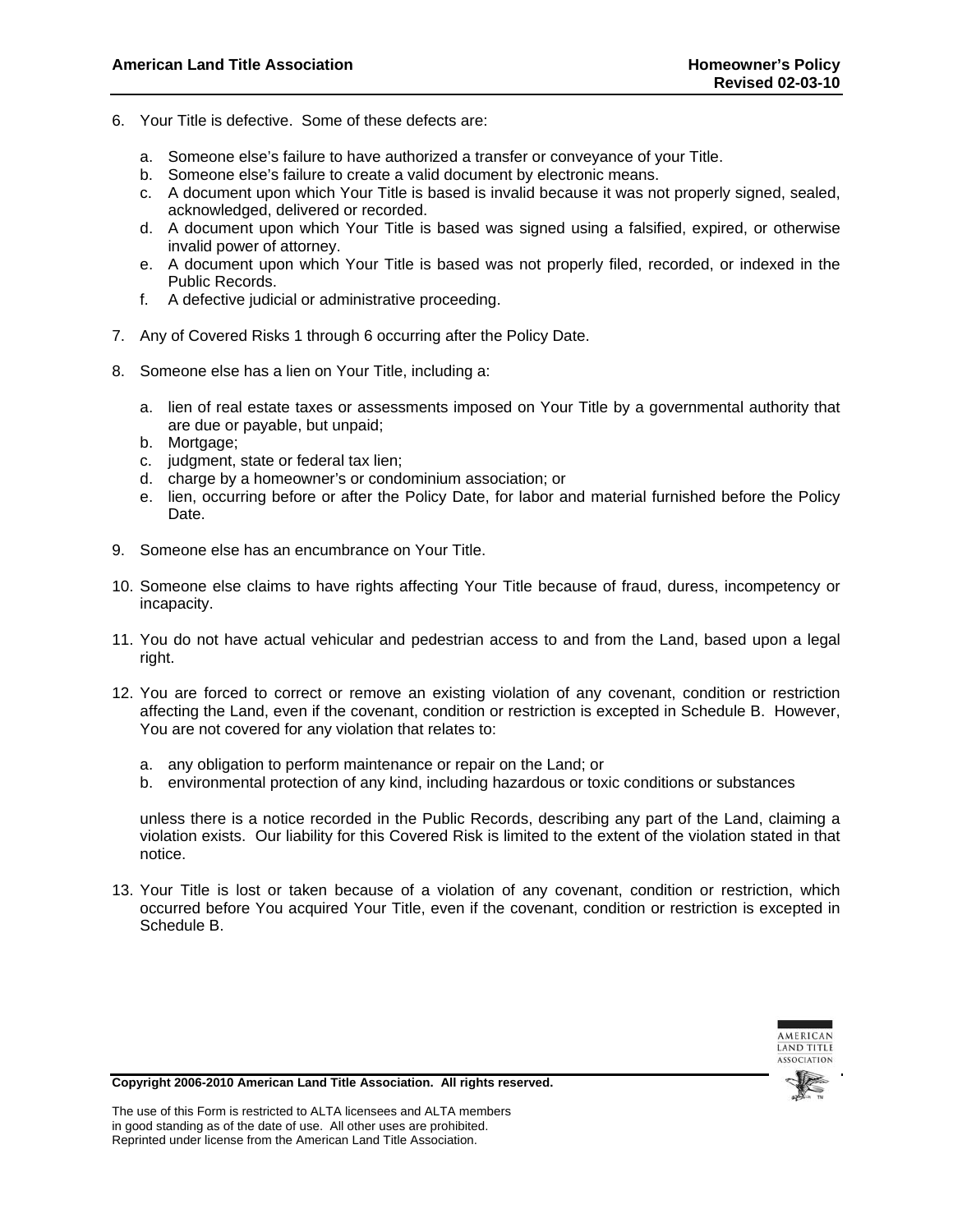14. The violation or enforcement of those portions of any law or government regulation concerning:

- a. building;
- b. zoning;
- c. land use;
- d. improvements on the Land;
- e. land division; or
- f. environmental protection,

if there is a notice recorded in the Public Records, describing any part of the Land, claiming a violation exists or declaring the intention to enforce the law or regulation. Our liability for this Covered Risk is limited to the extent of the violation or enforcement stated in that notice.

- 15. An enforcement action based on the exercise of a governmental police power not covered by Covered Risk 14 if there is a notice recorded in the Public Records, describing any part of the Land, of the enforcement action or intention to bring an enforcement action. Our liability for this Covered Risk is limited to the extent of the enforcement action stated in that notice.
- 16. Because of an existing violation of a subdivision law or regulation affecting the Land:
	- a. You are unable to obtain a building permit;
	- b. You are required to correct or remove the violation; or
	- c. someone else has a legal right to, and does, refuse to perform a contract to purchase the Land, lease it or make a Mortgage loan on it.

The amount of Your insurance for this Covered Risk is subject to Your Deductible Amount and Our Maximum Dollar Limit of Liability shown in Schedule A.

- 17. You lose Your Title to any part of the Land because of the right to take the Land by condemning it, if:
	- a. there is a notice of the exercise of the right recorded in the Public Records and the notice describes any part of the Land; or
	- b. the taking happened before the Policy Date and is binding on You if You bought the Land without Knowing of the taking.
- 18. You are forced to remove or remedy Your existing structures, or any part of them other than boundary walls or fences - because any portion was built without obtaining a building permit from the proper government office. The amount of Your insurance for this Covered Risk is subject to Your Deductible Amount and Our Maximum Dollar Limit of Liability shown in Schedule A.
- 19. You are forced to remove or remedy Your existing structures, or any part of them, because they violate an existing zoning law or zoning regulation. If You are required to remedy any portion of Your existing structures, the amount of Your insurance for this Covered Risk is subject to Your Deductible Amount and Our Maximum Dollar Limit of Liability shown in Schedule A.
- 20. You cannot use the Land because use as a single-family residence violates an existing zoning law or zoning regulation.





**Copyright 2006-2010 American Land Title Association. All rights reserved.**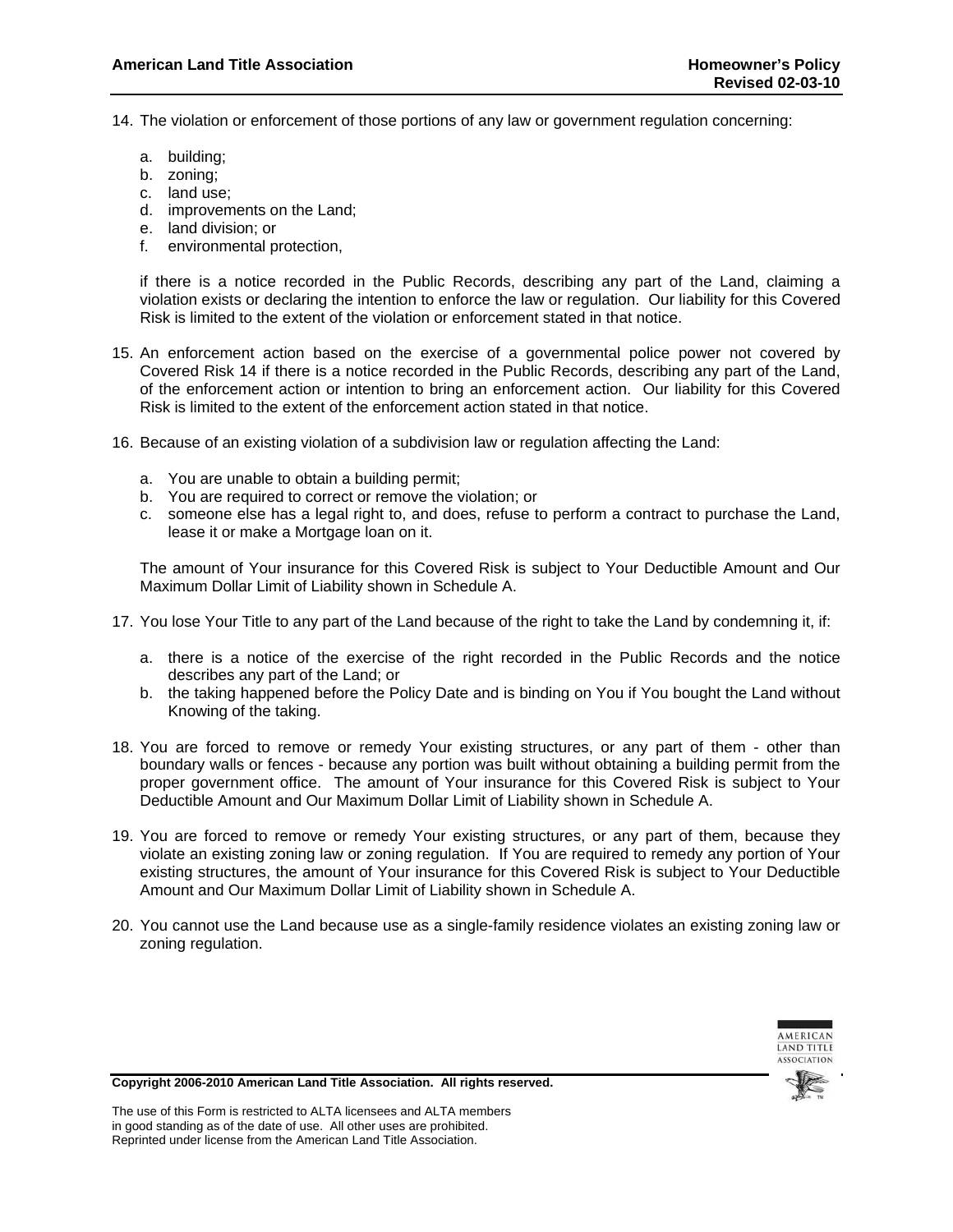- 21. You are forced to remove Your existing structures because they encroach onto Your neighbor's land. If the encroaching structures are boundary walls or fences, the amount of Your insurance for this Covered Risk is subject to Your Deductible Amount and Our Maximum Dollar Limit of Liability shown in Schedule A.
- 22. Someone else has a legal right to, and does, refuse to perform a contract to purchase the Land, lease it or make a Mortgage loan on it because Your neighbor's existing structures encroach onto the Land.
- 23. You are forced to remove Your existing structures which encroach onto an Easement or over a building set-back line, even if the Easement or building set-back line is excepted in Schedule B.
- 24. Your existing structures are damaged because of the exercise of a right to maintain or use any Easement affecting the Land, even if the Easement is excepted in Schedule B.
- 25. Your existing improvements (or a replacement or modification made to them after the Policy Date), including lawns, shrubbery or trees, are damaged because of the future exercise of a right to use the surface of the Land for the extraction or development of minerals, water or any other substance, even if those rights are excepted or reserved from the description of the Land or excepted in Schedule B.
- 26. Someone else tries to enforce a discriminatory covenant, condition or restriction that they claim affects Your Title which is based upon race, color, religion, sex, handicap, familial status, or national origin.
- 27. A taxing authority assesses supplemental real estate taxes not previously assessed against the Land for any period before the Policy Date because of construction or a change of ownership or use that occurred before the Policy Date.
- 28. Your neighbor builds any structures after the Policy Date -- other than boundary walls or fences which encroach onto the Land.
- 29. Your Title is unmarketable, which allows someone else to refuse to perform a contract to purchase the Land, lease it or make a Mortgage loan on it.
- 30. Someone else owns an interest in Your Title because a court order invalidates a prior transfer of the title under federal bankruptcy, state insolvency, or similar creditors' rights laws.
- 31. The residence with the address shown in Schedule A is not located on the Land at the Policy Date.
- 32. The map, if any, attached to this Policy does not show the correct location of the Land according to the Public Records.

#### OUR DUTY TO DEFEND AGAINST LEGAL ACTIONS

We will defend Your Title in any legal action only as to that part of the action which is based on a Covered Risk and which is not excepted or excluded from coverage in this Policy. We will pay the costs, attorneys' fees, and expenses We incur in that defense.

We will not pay for any part of the legal action which is not based on a Covered Risk or which is excepted or excluded from coverage in this Policy.





**Copyright 2006-2010 American Land Title Association. All rights reserved.**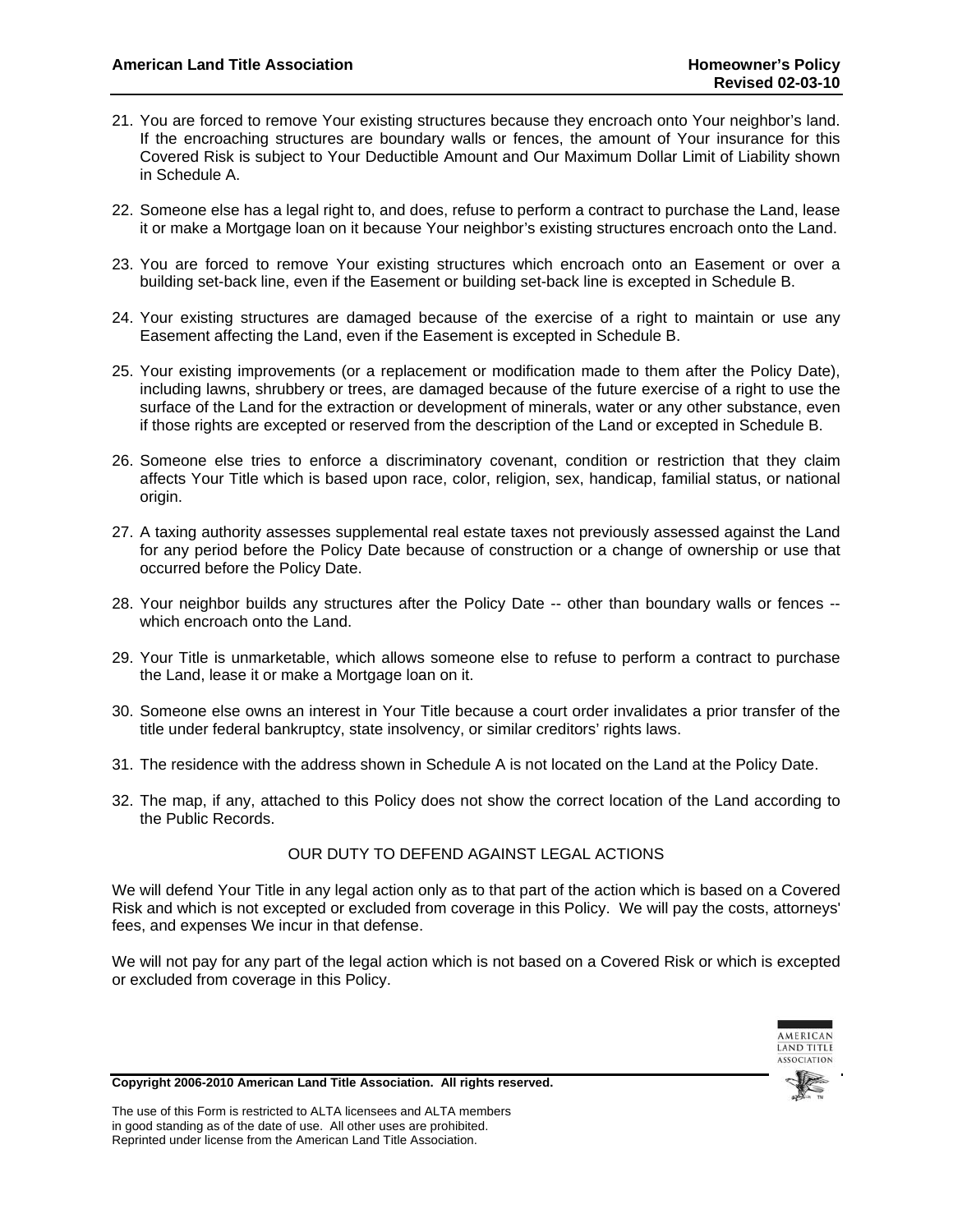We can end Our duty to defend Your Title under Section 4 of the Conditions.

#### **THIS POLICY IS NOT COMPLETE WITHOUT SCHEDULES A AND B.**

[Witness clause optional]

#### **BLANK TITLE INSURANCE COMPANY**

**BY:\_\_\_\_\_\_\_\_\_\_\_\_\_\_\_\_\_\_\_\_\_\_\_\_\_\_\_\_\_\_\_\_\_\_\_\_** 

 **PRESIDENT** 

 **BY:**\_\_\_\_\_\_\_\_\_\_\_\_\_\_\_\_\_\_\_\_\_\_\_\_\_\_\_\_\_\_\_\_\_\_\_\_

**SECRETARY** 



**Copyright 2006-2010 American Land Title Association. All rights reserved.**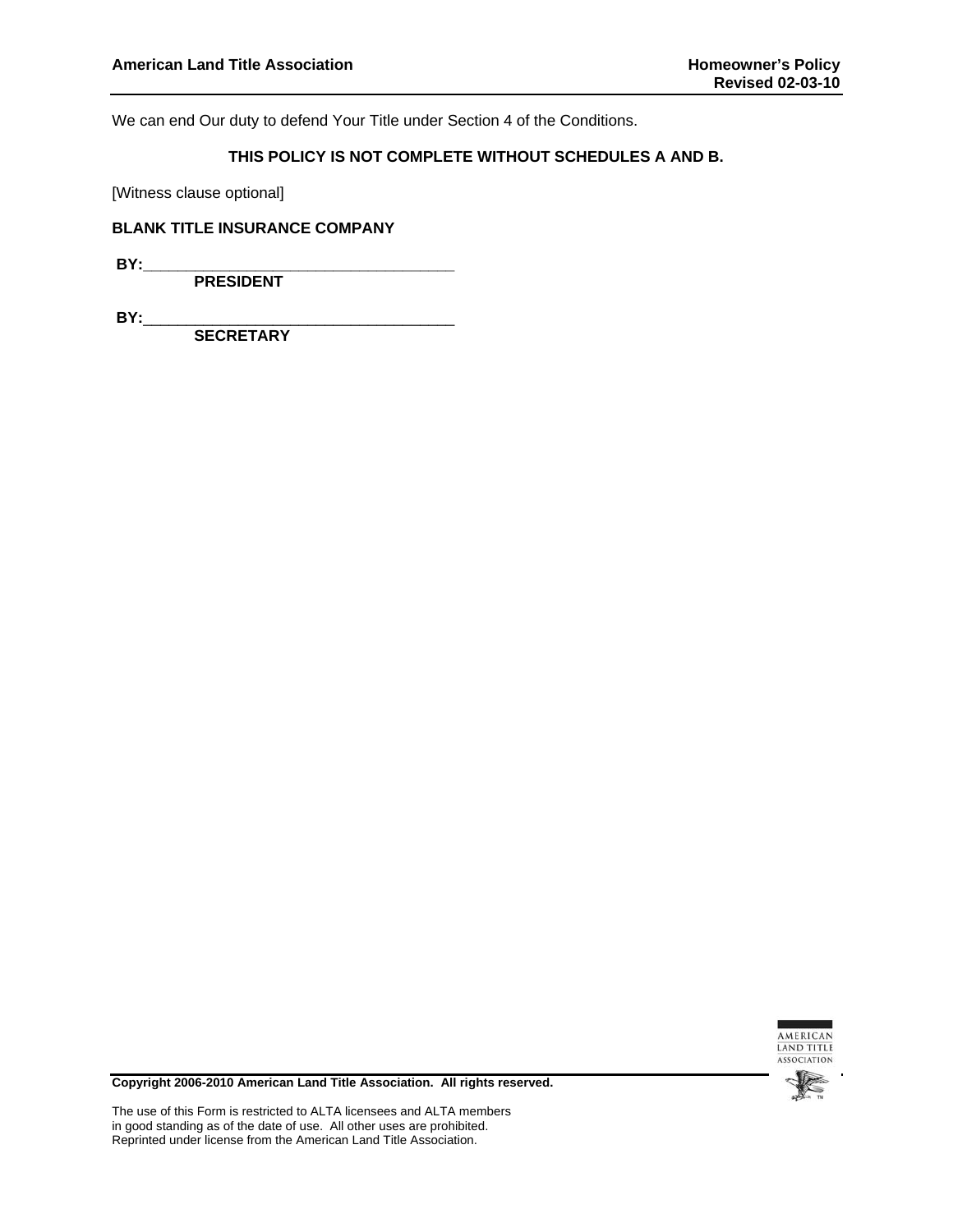#### EXCLUSIONS

In addition to the Exceptions in Schedule B, You are not insured against loss, costs, attorneys' fees, and expenses resulting from:

- 1. Governmental police power, and the existence or violation of those portions of any law or government regulation concerning:
	- a. building;
	- b. zoning;
	- c. land use;
	- d. improvements on the Land;
	- e. land division; and
	- f. environmental protection.

This Exclusion does not limit the coverage described in Covered Risk 8.a., 14, 15, 16, 18, 19, 20, 23 or 27.

- 2. The failure of Your existing structures, or any part of them, to be constructed in accordance with applicable building codes. This Exclusion does not limit the coverage described in Covered Risk 14 or 15.
- 3. The right to take the Land by condemning it. This Exclusion does not limit the coverage described in Covered Risk 17.
- 4. Risks:
	- a. that are created, allowed, or agreed to by You, whether or not they are recorded in the Public Records;
	- b. that are Known to You at the Policy Date, but not to Us, unless they are recorded in the Public Records at the Policy Date;
	- c. that result in no loss to You; or
	- d. that first occur after the Policy Date this does not limit the coverage described in Covered Risk 7, 8.e., 25, 26, 27 or 28.
- 5. Failure to pay value for Your Title.
- 6. Lack of a right:
	- a. to any land outside the area specifically described and referred to in paragraph 3 of Schedule A; and
	- b. in streets, alleys, or waterways that touch the Land.

This Exclusion does not limit the coverage described in Covered Risk 11 or 21.

7. The transfer of the Title to You is invalid as a preferential transfer or as a fraudulent transfer or conveyance under federal bankruptcy, state insolvency, or similar creditors' rights laws.





**Copyright 2006-2010 American Land Title Association. All rights reserved.**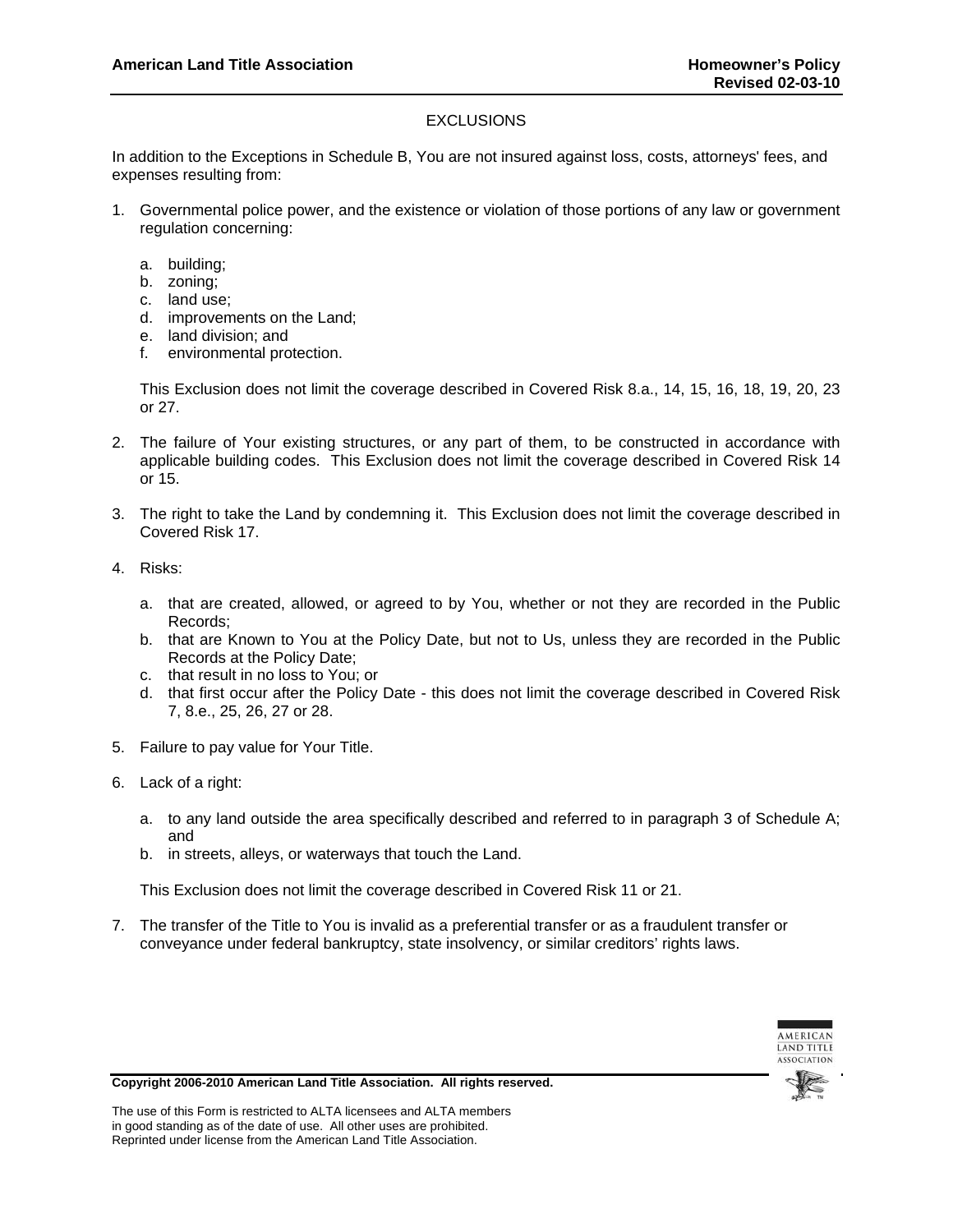## **For a one-to-four family residence Issued By BLANK TITLE INSURANCE COMPANY**

#### **CONDITIONS**

#### 1. DEFINITIONS

- a. Easement the right of someone else to use the Land for a special purpose.
- b. Estate Planning Entity a legal entity or Trust established by a Natural Person for estate planning.
- c. Known things about which You have actual knowledge. The words "Know" and "Knowing" have the same meaning as Known.
- d. Land the land or condominium unit described in paragraph 3 of Schedule A and any improvements on the Land which are real property.
- e. Mortgage a mortgage, deed of trust, trust deed or other security instrument.
- f. Natural Person a human being, not a commercial or legal organization or entity. Natural Person includes a trustee of a Trust even if the trustee is not a human being.
- g. Policy Date the date and time shown in Schedule A. If the insured named in Schedule A first acquires the interest shown in Schedule A by an instrument recorded in the Public Records later than the date and time shown in Schedule A, the Policy Date is the date and time the instrument is recorded.
- h. Public Records records that give constructive notice of matters affecting Your Title, according to the state statutes where the Land is located.
- i. Title the ownership of Your interest in the Land, as shown in Schedule A.
- j. Trust a living trust established by a Natural Person for estate planning.
- k. We/Our/Us Blank Title Insurance Company.
- l. You/Your the insured named in Schedule A and also those identified in Section 2.b. of these Conditions.

#### 2. CONTINUATION OF COVERAGE

- a. This Policy insures You forever, even after You no longer have Your Title. You cannot assign this Policy to anyone else.
- b. This Policy also insures: (1) anyone who inherits Your Title because of Your death;



#### **Copyright 2006-2010 American Land Title Association. All rights reserved.**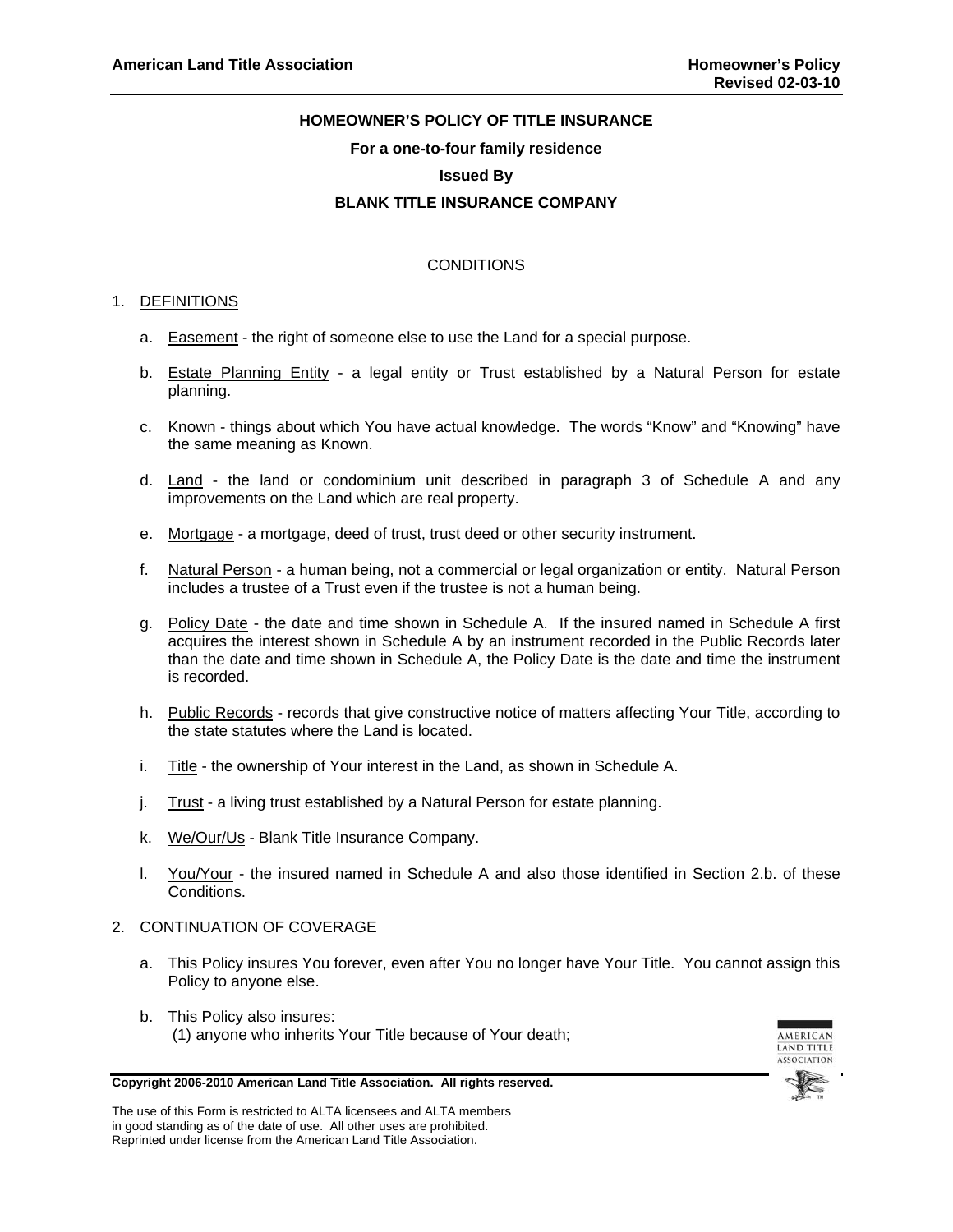- (2) Your spouse who receives Your Title because of dissolution of Your marriage;
- (3) the trustee or successor trustee of a Trust or any Estate Planning Entity to whom You transfer Your Title after the Policy Date;
- (4) the beneficiaries of Your Trust upon Your death; or
- (5) anyone who receives Your Title by a transfer effective on Your death as authorized by law.
- c. We may assert against the insureds identified in Section 2.b. any rights and defenses that We have against any previous insured under this Policy.

#### 3. HOW TO MAKE A CLAIM

- a. Prompt Notice Of Your Claim
	- (1) As soon as You Know of anything that might be covered by this Policy, You must notify Us promptly in writing.
	- (2) Send Your notice to **Blank Title Insurance Company**, *COMPANY*, Attention: Claims Department. Please include the Policy number shown in Schedule A , and the county and state where the Land is located. Please enclose a copy of Your policy, if available.
	- (3) If You do not give Us prompt notice, Your coverage will be reduced or ended, but only to the extent Your failure affects Our ability to resolve the claim or defend You.

#### b. Proof Of Your Loss

- (1) We may require You to give Us a written statement signed by You describing Your loss which includes:
	- (a) the basis of Your claim;
	- (b) the Covered Risks which resulted in Your loss;
	- (c) the dollar amount of Your loss; and
	- (d) the method You used to compute the amount of Your loss.
- (2) We may require You to make available to Us records, checks, letters, contracts, insurance policies and other papers which relate to Your claim. We may make copies of these papers.
- (3) We may require You to answer questions about Your claim under oath.
- (4) If you fail or refuse to give Us a statement of loss, answer Our questions under oath, or make available to Us the papers We request, Your coverage will be reduced or ended, but only to the extent Your failure or refusal affects Our ability to resolve the claim or defend You.





**Copyright 2006-2010 American Land Title Association. All rights reserved.**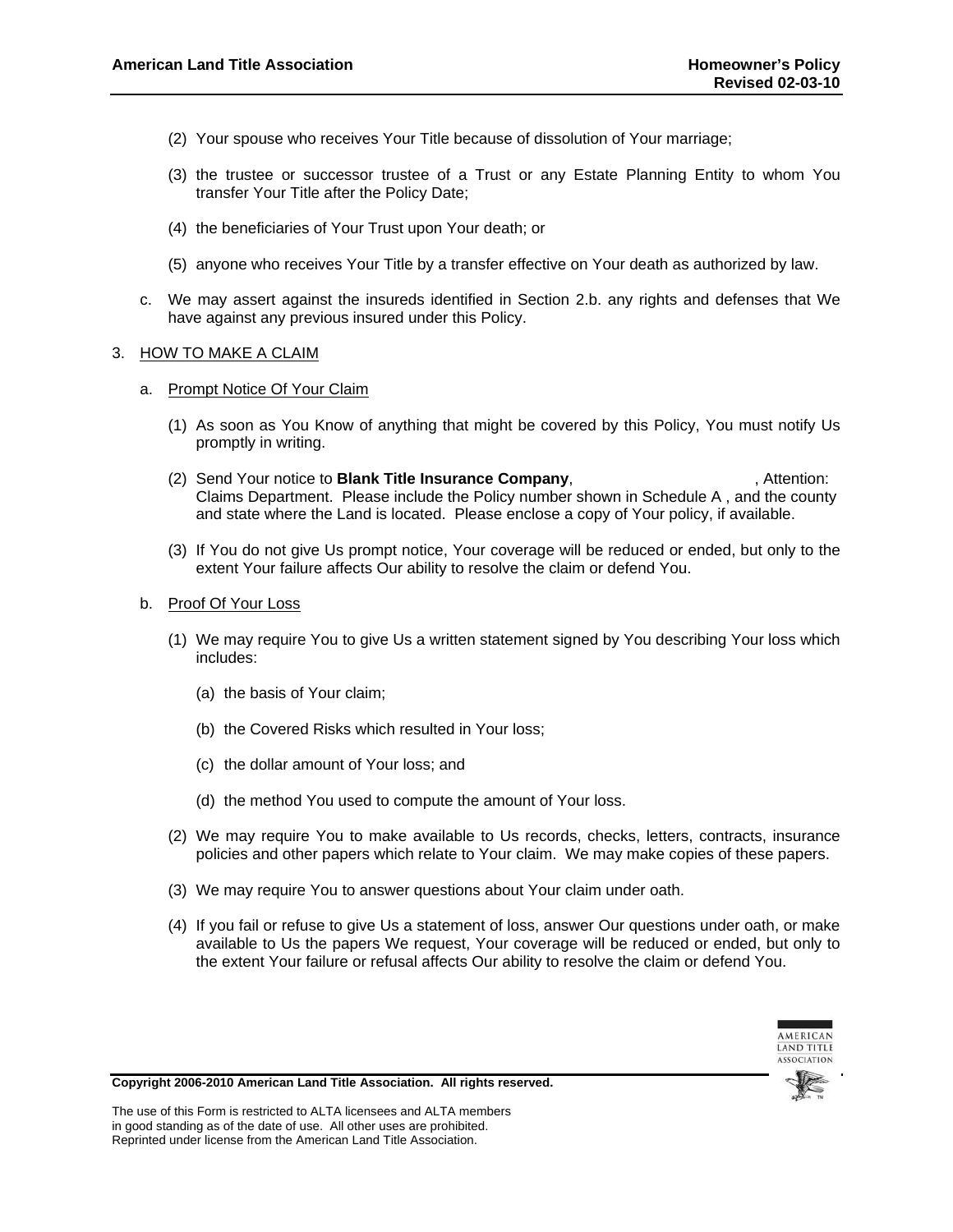#### 4. OUR CHOICES WHEN WE LEARN OF A CLAIM

- a. After We receive Your notice, or otherwise learn, of a claim that is covered by this Policy, Our choices include one or more of the following:
	- (1) Pay the claim;
	- (2) Negotiate a settlement;
	- (3) Bring or defend a legal action related to the claim;
	- (4) Pay You the amount required by this Policy;
	- (5) End the coverage of this Policy for the claim by paying You Your actual loss resulting from the Covered Risk, and those costs, attorneys' fees and expenses incurred up to that time which We are obligated to pay;
	- (6) End the coverage described in Covered Risk 16, 18, 19 or 21 by paying You the amount of Your insurance then in force for the particular Covered Risk, and those costs, attorneys' fees and expenses incurred up to that time which We are obligated to pay;
	- (7) End all coverage of this Policy by paying You the Policy Amount then in force, and those costs, attorneys' fees and expenses incurred up to that time which We are obligated to pay;
	- (8) Take other appropriate action.
- b. When We choose the options in Sections 4.a. (5), (6) or (7), all Our obligations for the claim end, including Our obligation to defend, or continue to defend, any legal action.
- c. Even if We do not think that the Policy covers the claim, We may choose one or more of the options above. By doing so, We do not give up any rights.

#### 5. HANDLING A CLAIM OR LEGAL ACTION

- a. You must cooperate with Us in handling any claim or legal action and give Us all relevant information.
- b. If You fail or refuse to cooperate with Us, Your coverage will be reduced or ended, but only to the extent Your failure or refusal affects Our ability to resolve the claim or defend You.
- c. We are required to repay You only for those settlement costs, attorneys' fees and expenses that We approve in advance.
- d. We have the right to choose the attorney when We bring or defend a legal action on Your behalf. We can appeal any decision to the highest level. We do not have to pay Your claim until the legal action is finally decided.
- e. Whether or not We agree there is coverage, We can bring or defend a legal action, or take other appropriate action under this Policy. By doing so, We do not give up any rights.





**Copyright 2006-2010 American Land Title Association. All rights reserved.**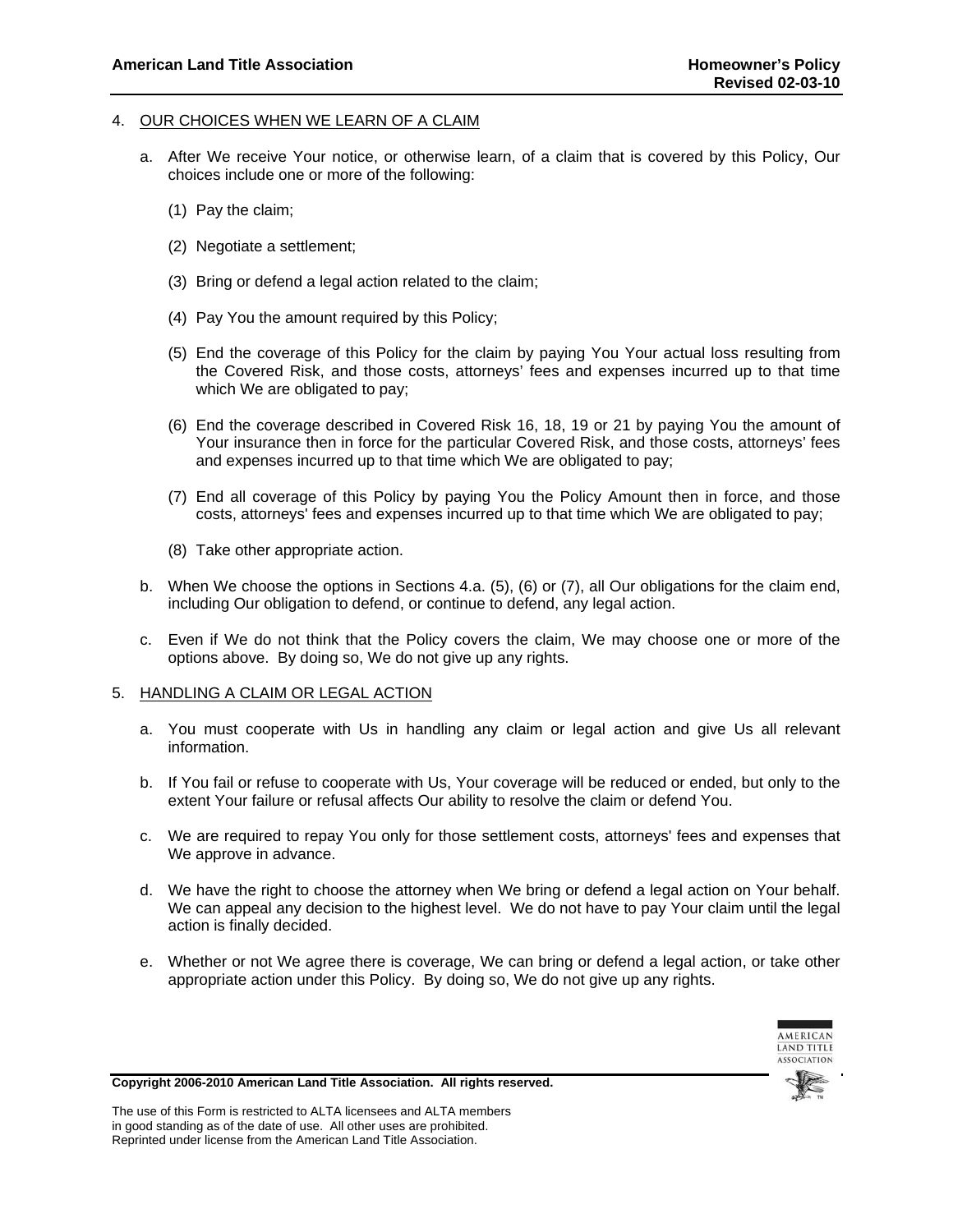#### 6. LIMITATION OF OUR LIABILITY

- a. After subtracting Your Deductible Amount if it applies, We will pay no more than the least of:
	- (1) Your actual loss;
	- (2) Our Maximum Dollar Limit of Liability then in force for the particular Covered Risk, for claims covered only under Covered Risk 16, 18, 19 or 21; or
	- (3) the Policy Amount then in force.

and any costs, attorneys' fees and expenses that We are obligated to pay under this Policy.

- b. If We pursue Our rights under Sections 4.a.(3) and 5.e. of these Conditions and are unsuccessful in establishing the Title, as insured:
	- (1) the Policy Amount then in force will be increased by 10% of the Policy Amount shown in Schedule A, and
	- (2) You shall have the right to have the actual loss determined on either the date the claim was made by You or the date it is settled and paid.
- c. (1) If We remove the cause of the claim with reasonable diligence after receiving notice of it, all Our obligations for the claim end, including any obligation for loss You had while We were removing the cause of the claim.
	- (2) Regardless of 6.c.(1) above, if You cannot use the Land because of a claim covered by this Policy:
		- (a) You may rent a reasonably equivalent substitute residence and We will repay You for the actual rent You pay, until the earlier of:
			- (i) the cause of the claim is removed; or
			- (ii) We pay You the amount required by this Policy. If Your claim is covered only under Covered Risk 16, 18, 19 or 21, that payment is the amount of Your insurance then in force for the particular Covered Risk.
		- (b) We will pay reasonable costs You pay to relocate any personal property You have the right to remove from the Land, including transportation of that personal property for up to twenty-five (25) miles from the Land, and repair of any damage to that personal property because of the relocation. The amount We will pay You under this paragraph is limited to the value of the personal property before You relocate it.
- d. All payments We make under this Policy reduce the Policy Amount then in force, except for costs, attorneys' fees and expenses. All payments We make for claims which are covered only under Covered Risk 16, 18, 19 or 21 also reduce Our Maximum Dollar Limit of Liability for the particular Covered Risk, except for costs, attorneys' fees and expenses.
- e. If We issue, or have issued, a Policy to the owner of a Mortgage that is on Your Title and We have not given You any coverage against the Mortgage, then:

(1) We have the right to pay any amount due You under this Policy to the owner of



**Copyright 2006-2010 American Land Title Association. All rights reserved.** 

The use of this Form is restricted to ALTA licensees and ALTA members in good standing as of the date of use. All other uses are prohibited. Reprinted under license from the American Land Title Association.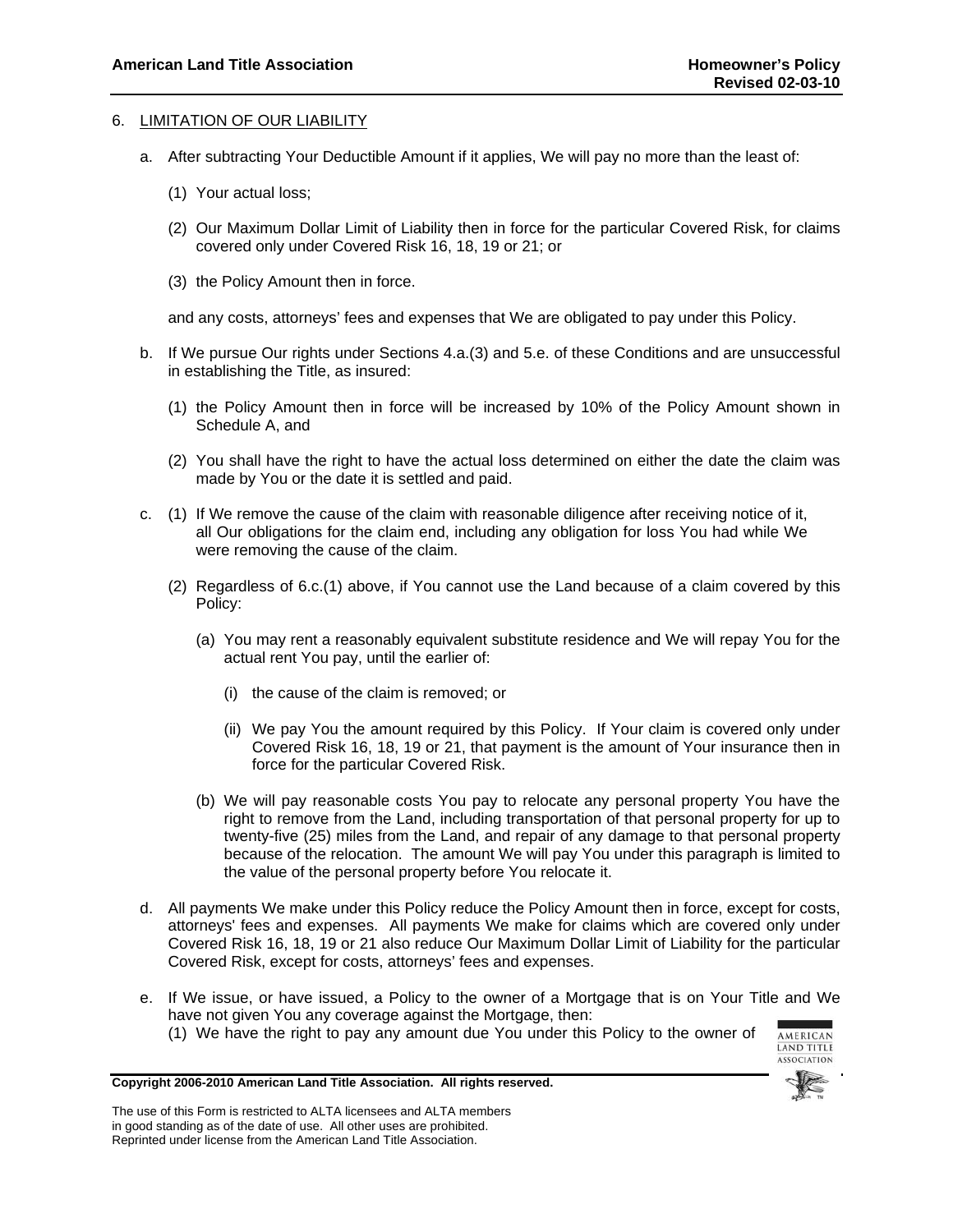the Mortgage, and any amount paid shall be treated as a payment to You under this Policy, including under Section 4.a. of these Conditions;

- (2) Any amount paid to the owner of the Mortgage shall be subtracted from the Policy Amount then in force ; and
- (3) If Your claim is covered only under Covered Risk 16, 18, 19 or 21, any amount paid to the owner of the Mortgage shall also be subtracted from Our Maximum Dollar Limit of Liability for the particular Covered Risk.
- f. If You do anything to affect any right of recovery You may have against someone else, We can subtract from Our liability the amount by which You reduced the value of that right.

#### 7. TRANSFER OF YOUR RIGHTS TO US

- a. When We settle Your claim, We have all the rights and remedies You have against any person or property related to the claim. You must not do anything to affect these rights and remedies. When We ask, You must execute documents to evidence the transfer to Us of these rights and remedies. You must let Us use Your name in enforcing these rights and remedies.
- b. We will not be liable to You if We do not pursue these rights and remedies or if We do not recover any amount that might be recoverable.
- c. We will pay any money We collect from enforcing these rights and remedies in the following order:
	- (1) to Us for the costs, attorneys' fees and expenses We paid to enforce these rights and remedies;
	- (2) to You for Your loss that You have not already collected;
	- (3) to Us for any money We paid out under this Policy on account of Your claim; and
	- (4) to You whatever is left.
- d. If You have rights and remedies under contracts (such as indemnities, guaranties, bonds or other policies of insurance) to recover all or part of Your loss, then We have all of those rights and remedies, even if those contracts provide that those obligated have all of Your rights and remedies under this Policy.

#### 8. THIS POLICY IS THE ENTIRE CONTRACT

This Policy, with any endorsements, is the entire contract between You and Us. To determine the meaning of any part of this Policy, You must read the entire Policy and any endorsements. Any changes to this Policy must be agreed to in writing by Us. Any claim You make against Us must be made under this Policy and is subject to its terms.





**Copyright 2006-2010 American Land Title Association. All rights reserved.**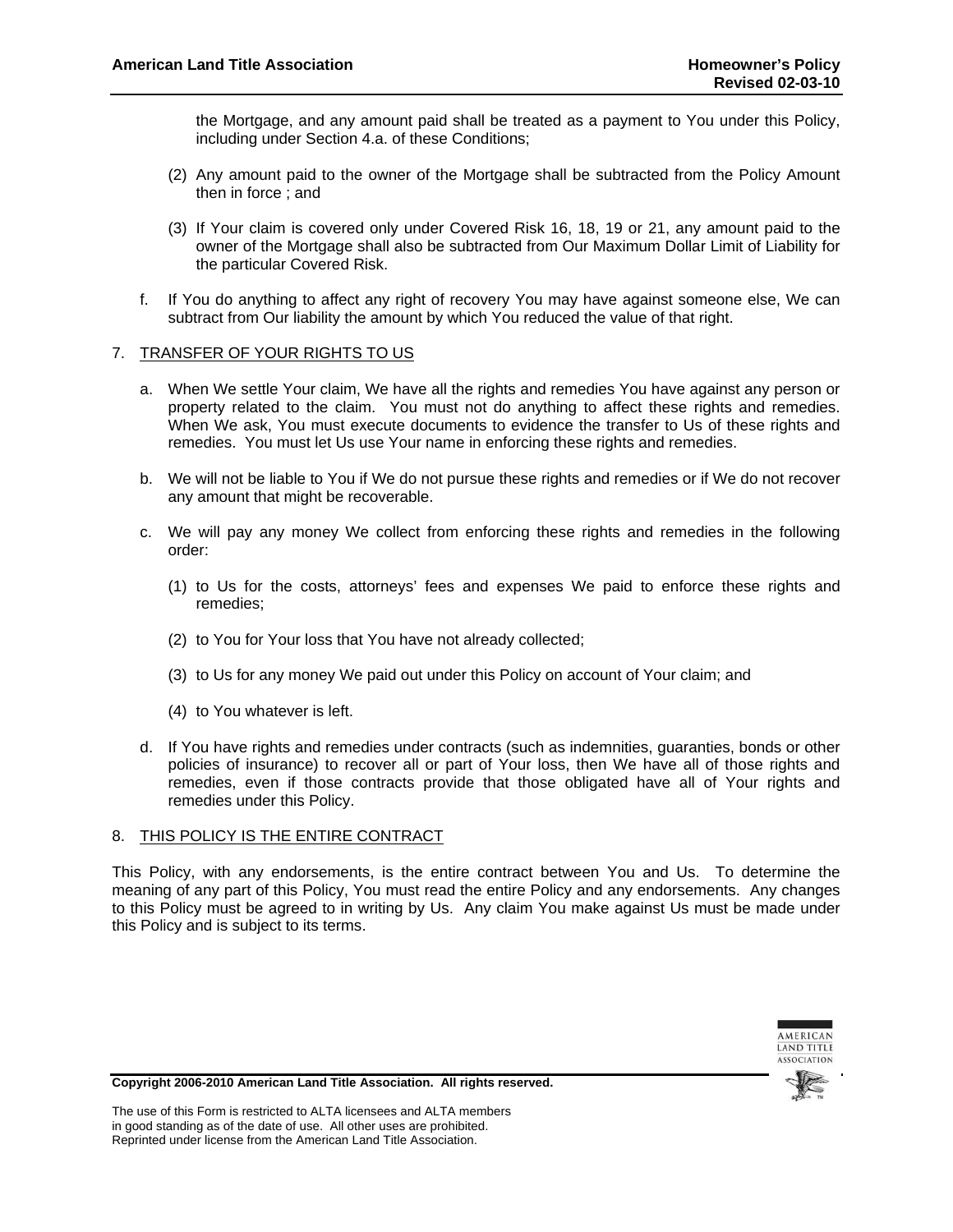#### 9. INCREASED POLICY AMOUNT

The Policy Amount then in force will increase by ten percent (10%) of the Policy Amount shown in Schedule A each year for the first five years following the Policy Date shown in Schedule A, up to one hundred fifty percent (150%) of the Policy Amount shown in Schedule A. The increase each year will happen on the anniversary of the Policy Date shown in Schedule A.

#### 10. SEVERABILITY

If any part of this Policy is held to be legally unenforceable, both You and We can still enforce the rest of this Policy.

#### 11. ARBITRATION

- a. If permitted in the state where the Land is located, You or We may demand arbitration.
- b. The law used in the arbitration is the law of the state where the Land is located.
- c. The arbitration shall be under the Title Insurance Arbitration Rules of the American Land Title Association ("Rules"). You can get a copy of the Rules from Us.
- d. Except as provided in the Rules, You cannot join or consolidate Your claim or controversy with claims or controversies of other persons.
- e. The arbitration shall be binding on both You and Us. The arbitration shall decide any matter in dispute between You and Us.
- f. The arbitration award may be entered as a judgment in the proper court.

#### 12. CHOICE OF LAW

The law of the state where the Land is located shall apply to this policy.



**Copyright 2006-2010 American Land Title Association. All rights reserved.**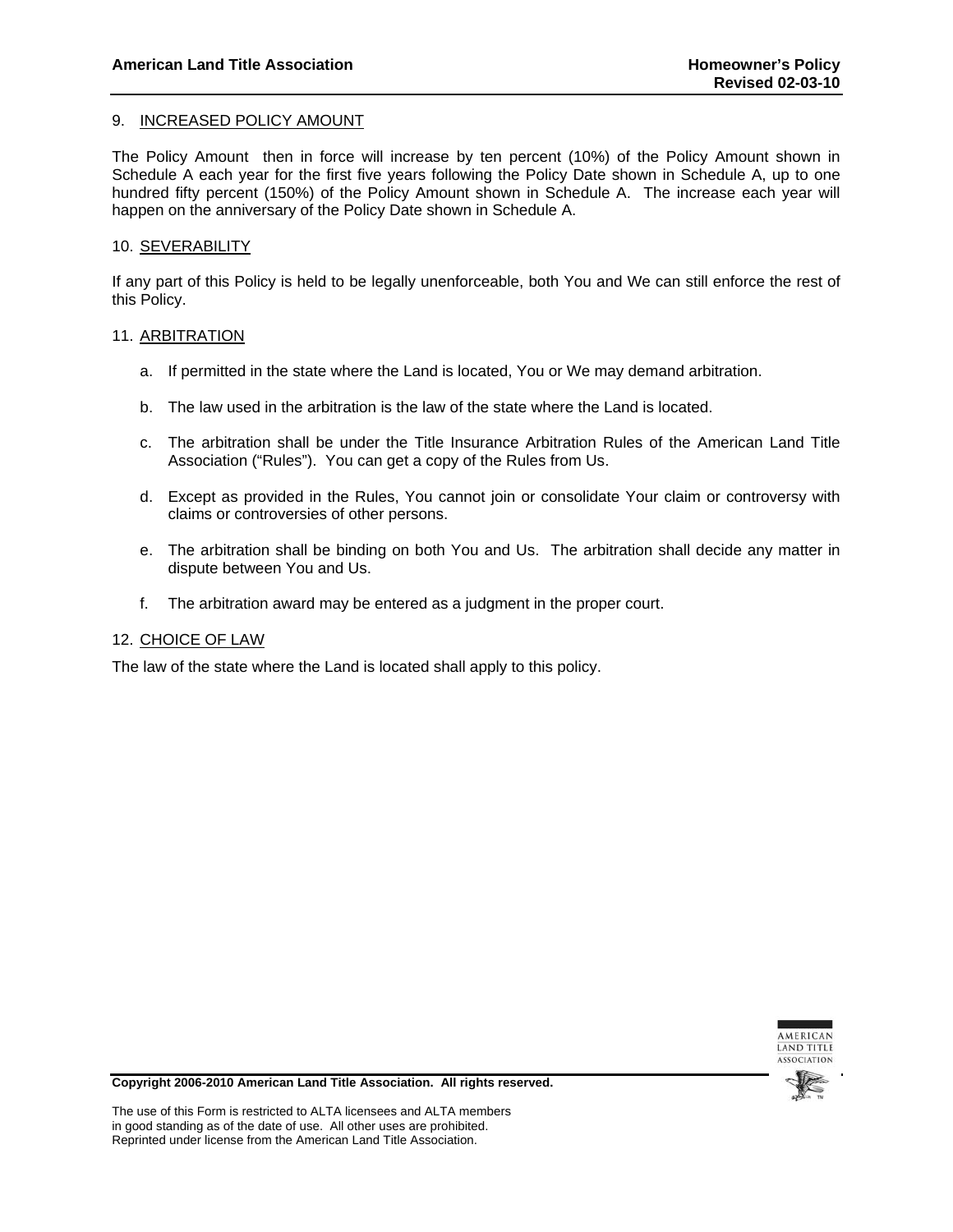#### **For a one-to-four family residence**

#### **Issued By**

#### **BLANK TITLE INSURANCE COMPANY**

#### SCHEDULE A

Name and Address of Title Insurance Company:

Policy No.: [Premium: \$\_\_\_\_\_\_\_\_\_\_\_\_\_\_\_] Policy Amount: \$ Policy Date [and Time]:

Deductible Amounts and Maximum Dollar Limits of Liability For Covered Risk 16, 18, 19 and 21:

|                  | Your Deductible Amount                                                    | Our Maximum Dollar Limit of Liability |
|------------------|---------------------------------------------------------------------------|---------------------------------------|
| Covered Risk 16: | % of Policy Amount Shown in Schedule A<br>or \$<br>(whichever is less)    | \$                                    |
| Covered Risk 18: | % of Policy Amount Shown in Schedule A<br>-S<br>or<br>(whichever is less) | \$                                    |
| Covered Risk 19: | % of Policy Amount Shown in Schedule A<br>or \$<br>(whichever is less)    | \$                                    |
| Covered Risk 21: | % of Policy Amount Shown in Schedule A<br>or \$<br>(whichever is less)    | \$                                    |

Street Address of the Land:

- 1. Name of Insured:
- 2. Your interest in the Land covered by this Policy is:
- 3. The Land referred to in this Policy is described as:



**Copyright 2006-2010 American Land Title Association. All rights reserved.**